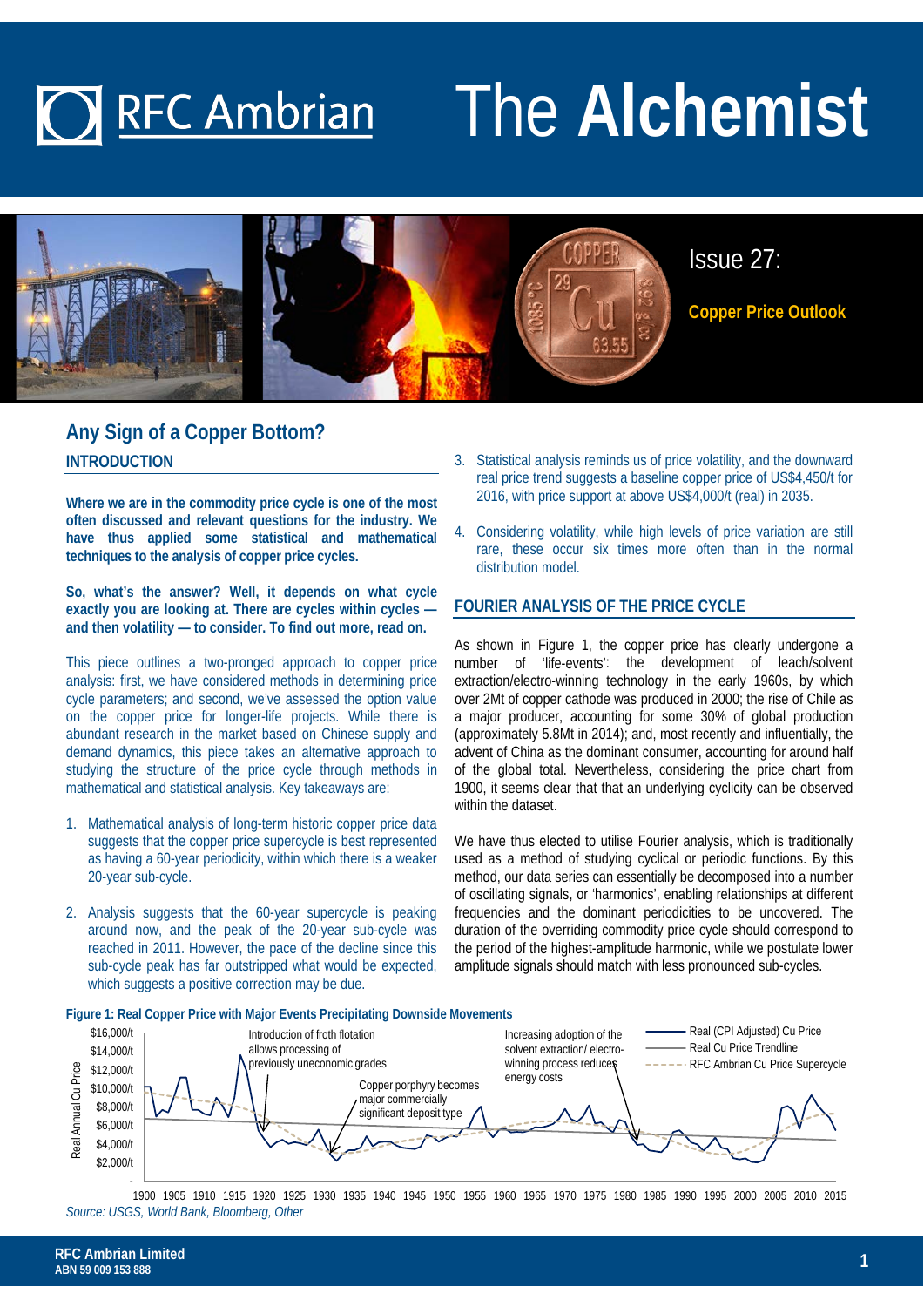# The **Alchemist**

The Discrete Fourier Transform (DFT) is a powerful tool in revealing the relative strength of periodic components, and can be computed efficiently using the Fast Fourier Transform (FFT) algorithm. Using this method, we have calculated the highest amplitude peaks at cycle lengths of approximately 60 years and 20 years, as shown in Figure 2. The amplitude of the 60-year peak is more than twice that of the 20 year; we therefore suggest that the former represents the length of the commodity price super-cycle, with a weaker 20-year duration subcycle.

### **Figure 2: Fast Fourier Transform (Amplitude)**



*Source: RFC Ambrian, World Bank, Bloomberg* 

### **METHODOLOGY — FOURIER TRANSFORM**

*Using different terms can approximate to different cycles* 

We have performed the Fourier Transform based on a copper price data set running from 1900, CPI and trendline adjusted. Trendline adjusting serves to compensate for the long-term downside shift in the real copper price, as seen in the 'Real Cu Price Trendline' in Figure 1, providing a 'cleaner' cyclical signal for our analysis.

Fourier transforming our trendline-adjusted data gives the coefficient and phase information necessary to re-construct the copper price cycle as a Fourier series of the form:

$$
p(t) = \frac{C_0}{T} + \sum_{t=1}^{T-1} \frac{2C_t}{T} \cos\left(\theta_t + \frac{2\pi t}{T}\right)
$$

Where:

- **T** = number of time samples (years in the data series from 1900)
- **t** = the current year being summed
- $C_t$  = the signal amplitude as calculated by the FFT algorithm
- $\theta$ <sub>t</sub> = the signal phase

As shown in Figure 3, where applied to the copper price dataset, the accuracy of the representation increases steadily as the number of terms included rises. While this looks like a moving average chart, the Fourier Transform has the capacity to forecast the future shape of the signal, provided that it continues in the pattern it has in the past.





*Source: RFC Ambrian, USGS, World Bank, Bloomberg* 1900 1910 1920 1930 1940 1950 1960 1970 1980 1990 2000 2010

We can use our Fourier series expansion to project the cyclical price curve forwards, with the number of terms included dependent on our level of confidence that past behaviour will be replicated in the future. Clearly, due to structural shifts in the macroeconomic backdrop, as well as previously mentioned commodity-specific life-events, we must account for a high level of noise. Hence, we build out our Fourier expansion to a relatively low level of granularity, making this method more useful for longer-term forecasting.

We have run our Fourier series expansion forward to 2035, using 6-term and 10-term series. The 6-term series can be seen to act effectively as a proxy for the movement of the 60-year supercycle, whereas in the 10-term series the strongest signature overlying this is the pronounced 20-year sub-cycle.

As can be seen in Figure 4 overleaf, we should currently be passing the peak of the present 60-year supercycle. Thus, we would expect this underlying cyclicity to drive copper price trends downwards from here on a decadal timescale, notwithstanding the impact of short-term market fluctuations.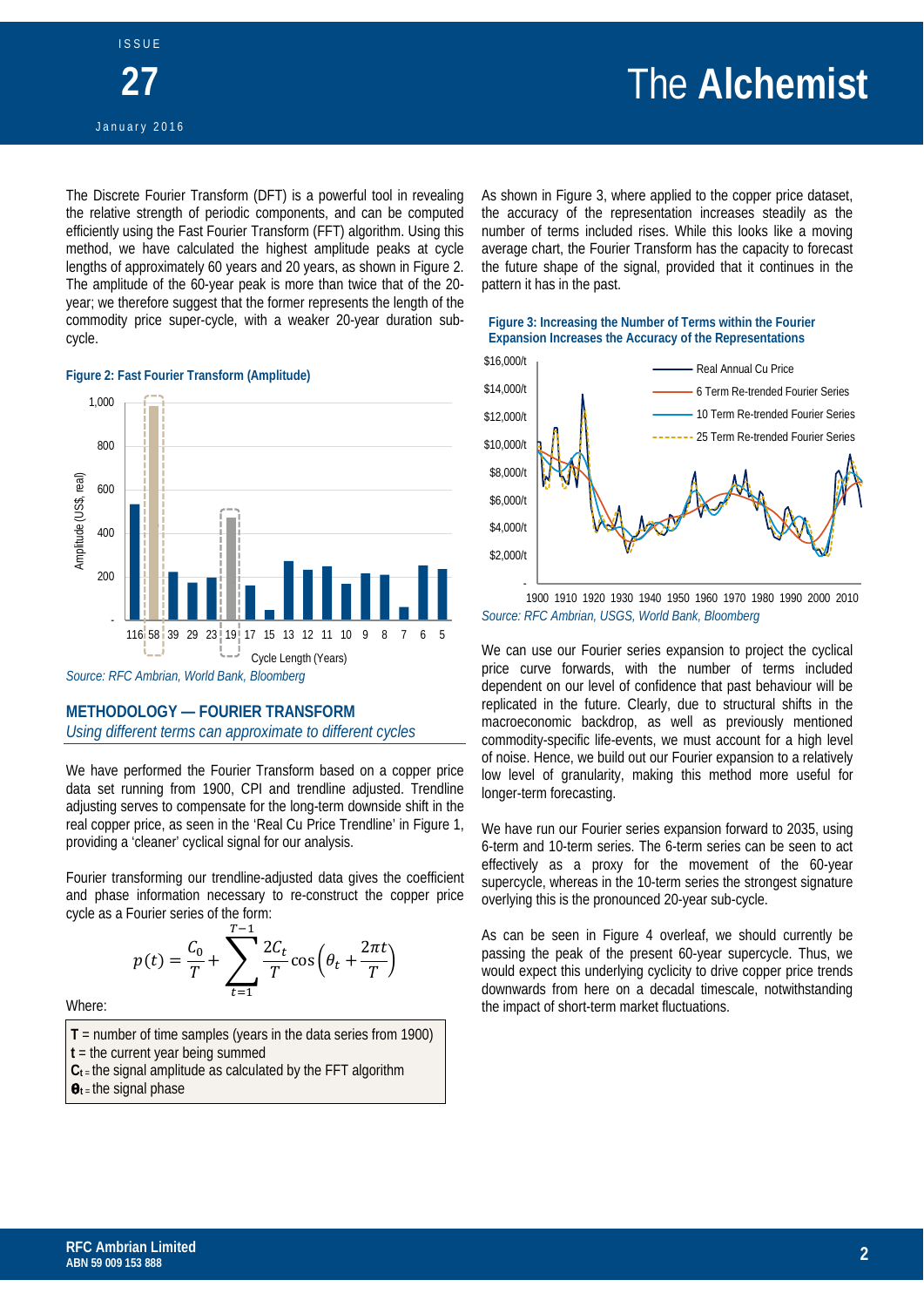# The **Alchemist**





### **Figure 4: 6-term Fourier Series Representations of the Historical Copper Price**

*Source: RFC Ambrian, USGS, World Bank, Bloomberg*

Figure 5 below shows that, factoring in the 20-year sub-cycle, we see the most recent shorter cycle peak occurring in 2011, coinciding with that year's annual average price spike to over US\$9,000/t (real). This represents the highest real annualised value over the last 90 years. We would therefore expect the next 20-year sub-cycle peak to be around 2031.

While our Fourier series representation shows the mean annual copper price being relatively well supported over the entire cycle, we ascribe greater confidence to this method's capacity to project the timing than the quantum of cyclical peaks and troughs.



### **Figure 5: 10-term Fourier Series Representations of the Historical Copper Price**

*Source: RFC Ambrian, USGS, World Bank, Bloomberg*

### **IMPACT OF VOLATILITY ON VALUE**

Now we have defined the two strongest 60- and 20-year cyclicities underlying mid-to-long-term copper price fluctuations, we move to the second prong of our analysis. This involves considering the impact of copper price volatility on prospective value capture from longer-life projects. Consensus and long-term forecasts inherently fail to capture potential volatility, smoothing out the rapid-payback price spikes.

As we saw in Figure 1, the linear real copper price trendline has been downward sloping over the duration of our dataset. This implies that supply side factors (eg, increasing mechanisation and technological advances enabling productivity growth, the economic exploitation of lower-grade resources and a decreased cost base) have on balance outweighed demand growth over the time period under consideration.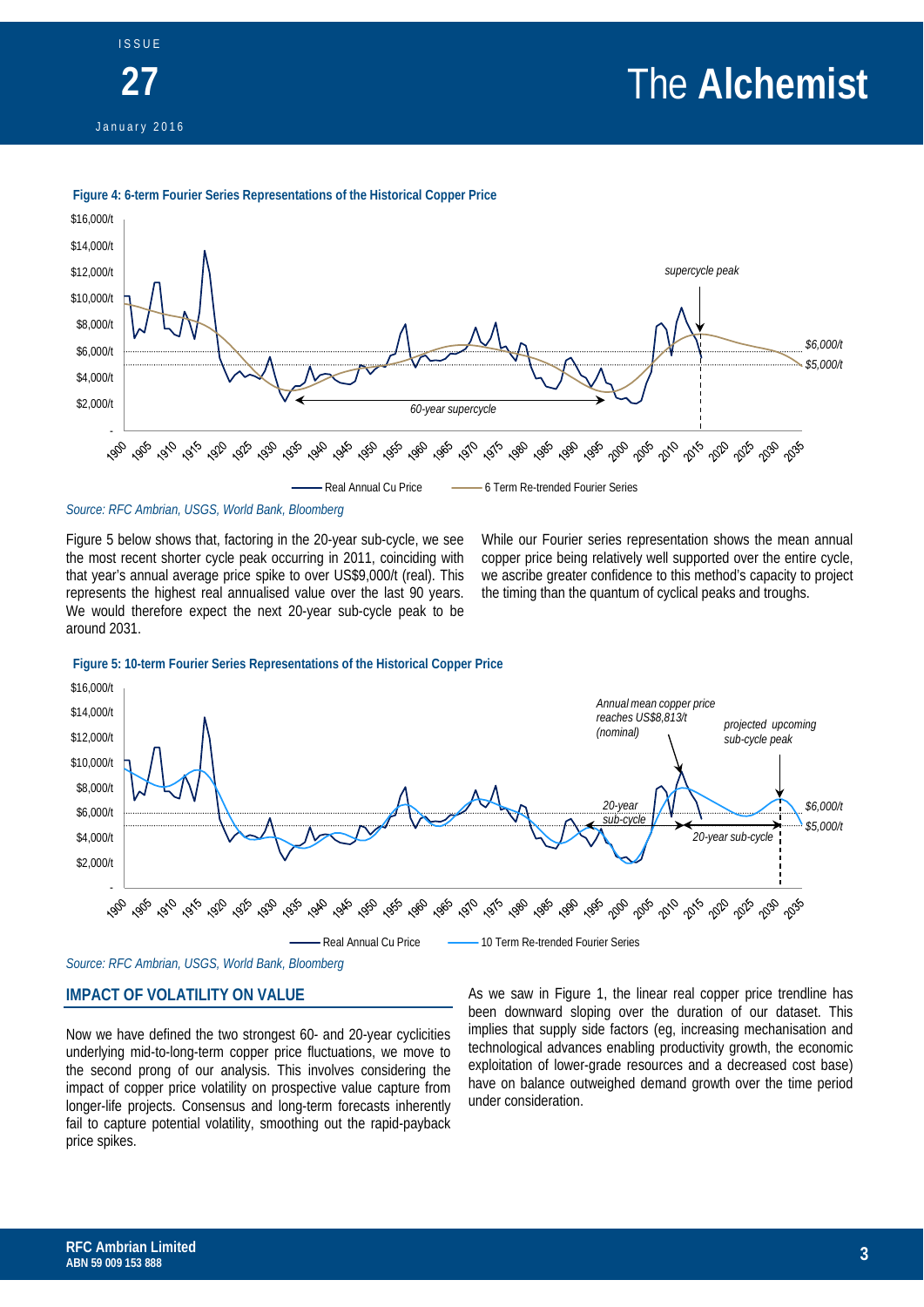# The **Alchemist**



ISSUE

### **Figure 6: Real Copper Price Falling Trendline from 1900** *Source: RFC Ambrian, USGS, World Bank, Bloomberg* - \$2,000/t \$4,000/t \$6,000/t \$8,000/t \$10,000/t \$12,000/t \$14,000/t \$16,000/t 1900 1915 1930 1945 1960 1975 1990 2005 2020 2035 Real Annual Cu Price Real Cu Price Trendline *2016: ~US\$4,450/t 2035: ~US\$4,050/t*

Conversely, analyst consensus shows cautious optimism to the end of the decade for copper pricing, with predictions lying in a relatively narrow band to 2020, as shown in Figure 7. This can be juxtaposed with Figure 8 — a histogram of monthly real copper prices from 1960 — which shows the wide value range actually encompassed by historic prices. This data can be seen to form a right-skewed distribution, with a long positive 'tail' extending to the right. This tail comprises periods of anomalously high pricing, which have clearly had a major short-term impact on project margins, as cannot be forecast by either consensus price projections or the trendline model.

### **Figure 7: Consensus Forecast Real Copper Price Range**



*Source: RFC Ambrian, Analyst Consensus (10 firms), Bloomberg*



*Source: RFC Ambrian, World Bank, Bloomberg*

If we now consider month-on-month copper price changes from 1960, we can see that the histogram outlines a more peaked bell curve than the standard normal distribution, with small deviations less probable than in the normal distribution, but, conversely, large price swings more likely to occur. The distribution is therefore said to have 'fat tails' of higher probabilities of extreme events.

### **Figure 9: Month-on-Month Real Copper Price Change Distribution vs. Normal Bell Curve (1960-Present)**



*Source: RFC Ambrian, World Bank, Bloomberg*

Normal bell curves are traditionally used to make market assumptions, which can underestimate the frequency of 'left tail' downside risk and 'right tail' upside potential.

**Figure 8: Real Cu Price Distribution (1960-Present)**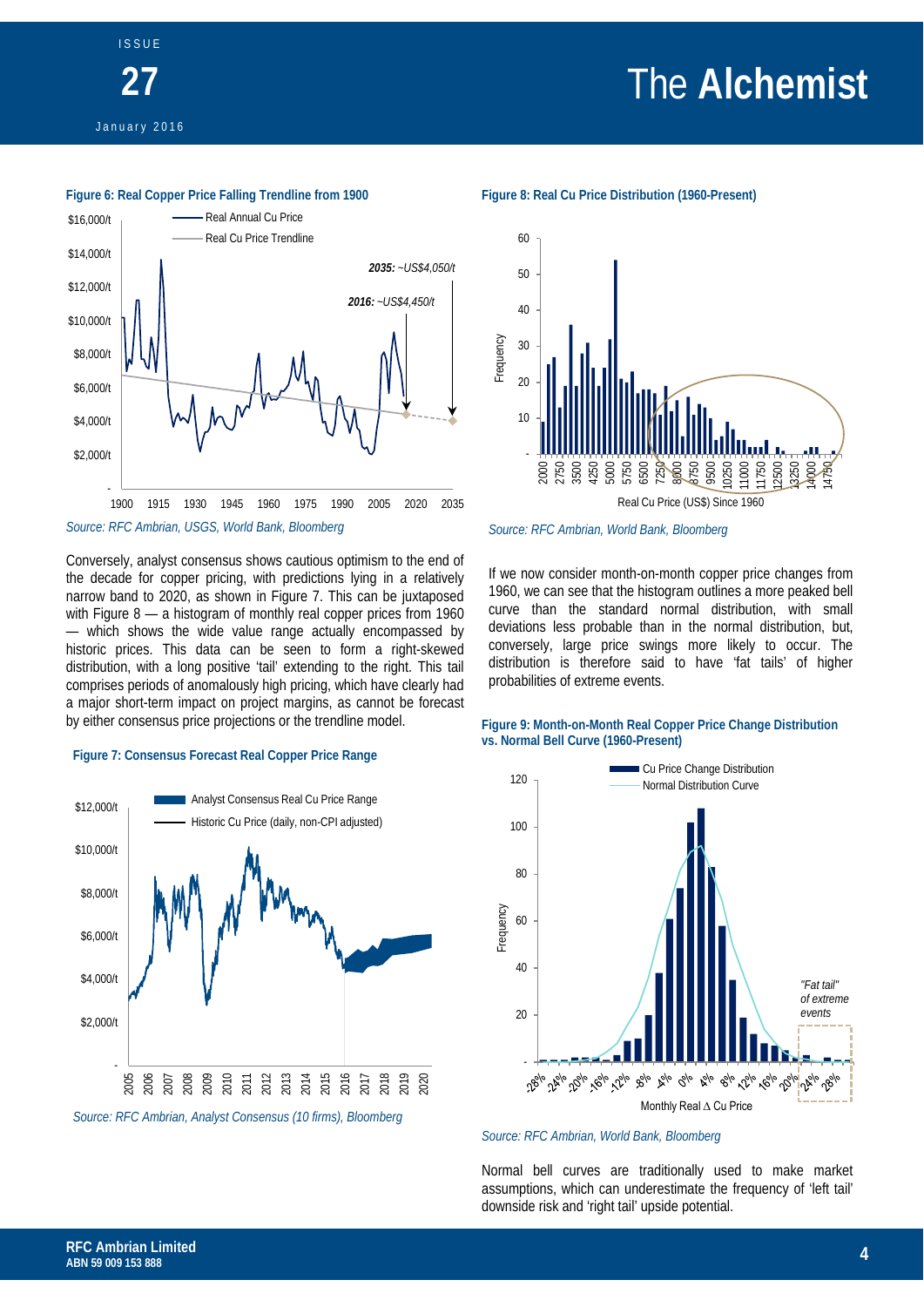### **Table 1: Monthly Copper Price Change Data vs. Modelled Normal Distribution Outputs**

| Interval                                                 | $u \pm 0.5 \sigma$ | $U \pm \sigma$ | $u \pm 2\sigma$ | $\mu \pm 3\sigma$ |
|----------------------------------------------------------|--------------------|----------------|-----------------|-------------------|
| (Interval Range – Month-on-Month Copper Price $\Delta$ ) | $(\pm 3\%)$        | $(\pm 7\%)$    | $(\pm 14\%)$    | $(\pm 20\%)$      |
| % of Values within Interval - Normal Bell Curve          | 38.3%              | 68.3%          | 95.4%           | 99.7%             |
| Expected Number of Outliers - Normal Bell Curve          | 414                | 213            | 31              |                   |
| Actual Number of Outliers                                | 352                | 158            | 37              |                   |

Where: **μ** = average **σ** = standard deviation No data points: 671

#### *Source: RFC Ambrian*

As Table 1 above demonstrates, 1.2x the number of values lie within half a standard deviation (~3%) of the mean of our distribution than in the normal bell curve. By contrast, the likelihood of an extreme monthly price movement of over three standard deviations (~20%) has been 6x greater historically than would be expected under the characteristic normal distribution.

### **Figure 10: Month-on-Month Copper Price Movement Time Series**



*Source: RFC Ambrian, World Bank, Bloomberg*

#### **Figure 11: Copper Cost Curve vs. Commodity Price**

As we would anticipate, such high magnitude swings remain rare, with 2% and 5% probabilities of month-on-month copper price movements exceeding 20% and 15% respectively. Over the mulit-decadal timeframes of long-life projects, however, these translate to material frequencies, with a 25-year life project expected to experience around six extreme events (>20% monthly price swings) and 14 moderate-extreme events (>15% swings).

### **EFFECT ON THE COST CURVE**

Looking at the dynamics of operating margins across the cost curve, we can see that currently under 75% of players are at least breaking even on an operating basis (inclusive of refining, transport and royalty costs) at the current price of approximately US\$4,500/t (US\$2.04/lb). At a 20% higher copper price, 90% of players would be at least breaking even, whereas if the price were to drop by 20%, below 45% of the cost curve would be above water on an operating basis. This is shown visually in Figure 11 below.



*Source: RFC Ambrian, SNL; Note: Cash cost includes mining, processing, treatment/refining, transport and royalty costs*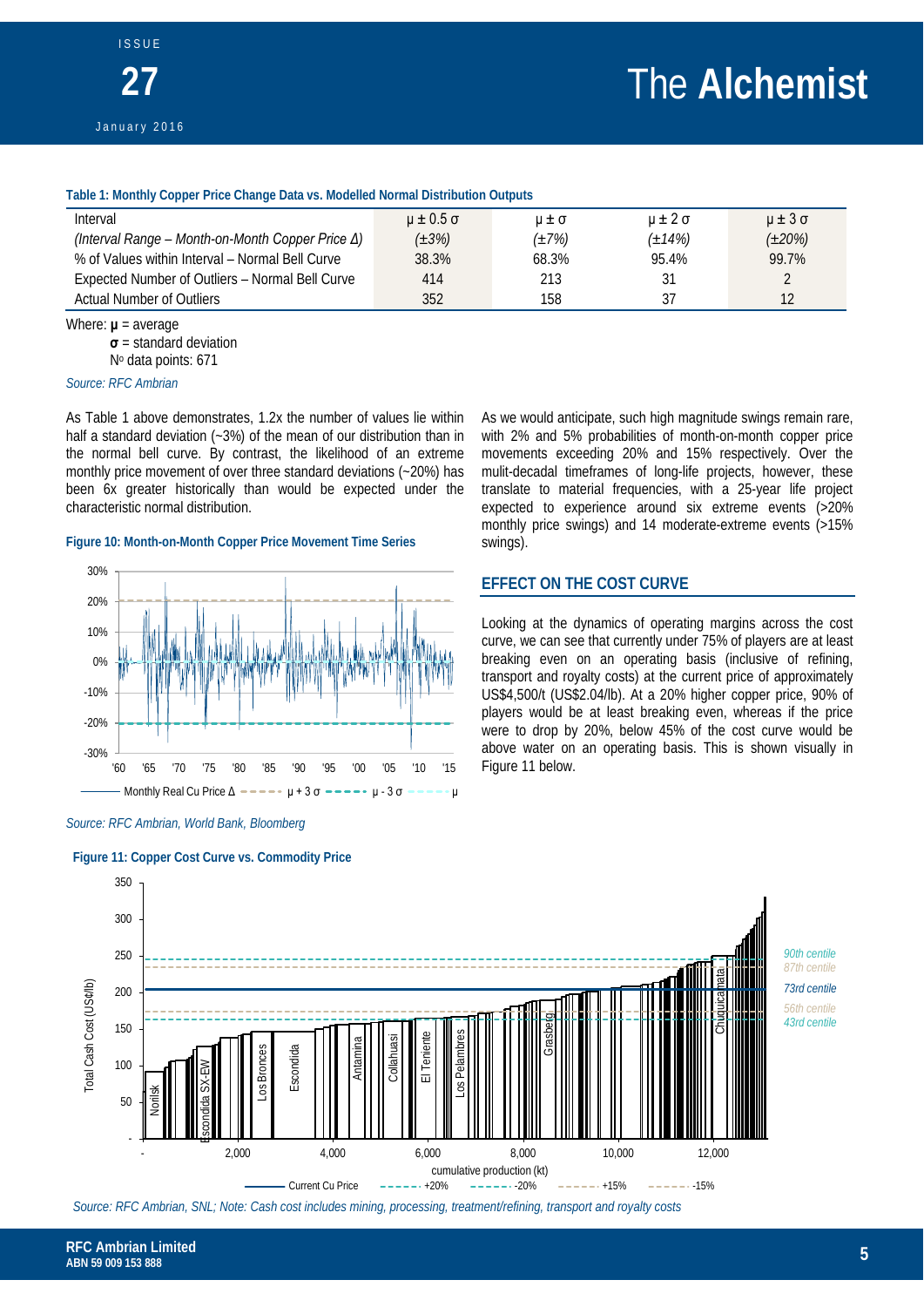### **CONCLUSION**

To summarise, the outputs of the analysis suggest that we are around the peak of the current 60-year copper super-cycle, with a shorter cycle peak having been reached in 2011, driven by approximately 20 year periodicity. While understanding our position on the cyclical curve should facilitate a view of longer-term price trends, the impact of time series volatility on near-term project margins and returns should not be overlooked. It can be seen that the pace of the copper price decline since the sub-cycle peak has significantly exceeded what would be expected, specifically in 2015, indicating a correction may be due towards the cyclical curve.

The analysis sugggests the copper price being supported at above US\$4,000/t according to the long-term price trendline, but the trendline direction tends to be significantly outweighted by volatility effects over the short term. For a project in the first quartile of the cost curve, a 20% price rise from the current level of around US\$4,500/t averaged over a year of the operation's life has the capacity to boost FCF before finance by around 50% year-on-year; meanwhile, for a project in the middle of the cost curve, the barometer moves by closer to 100%.

Current prospective near-term drivers of copper price volatility could include the carry trade potentially beginning to unwind in China. Falling Chinese interest rates (the sixth interest rate cut in a year occurred at the end of October, with the one-year lending rate falling 0.25% to 4.35%) and a weakening Yuan should point to lower availability of high-yielding Chinese accounts. If the carry trade is no longer profitable, the market risks being flooded, with copper no longer being used as collateral for borrowing. It is estimated that as much as 70% of finished Chinese copper imports may have been tied up in the carry trade, equivalent to a physical mass of 15-25Mt.

This year has also seen aggressive selling of copper by Chinese funds, with investors banned from shorting Chinese equities thought to be going short on the commodity instead as a proxy for China's broader economy. Shorting commodities is believed to have become a widespread strategy to hedge investment in the Chinese stock market. Copper is a favourite due to its strong liquidity and high correlation with macroeconomics. Conversely, a decline in this short selling activity would presumably lead to some stabilisation in the copper price, which fell by close to 20% in 2H15.